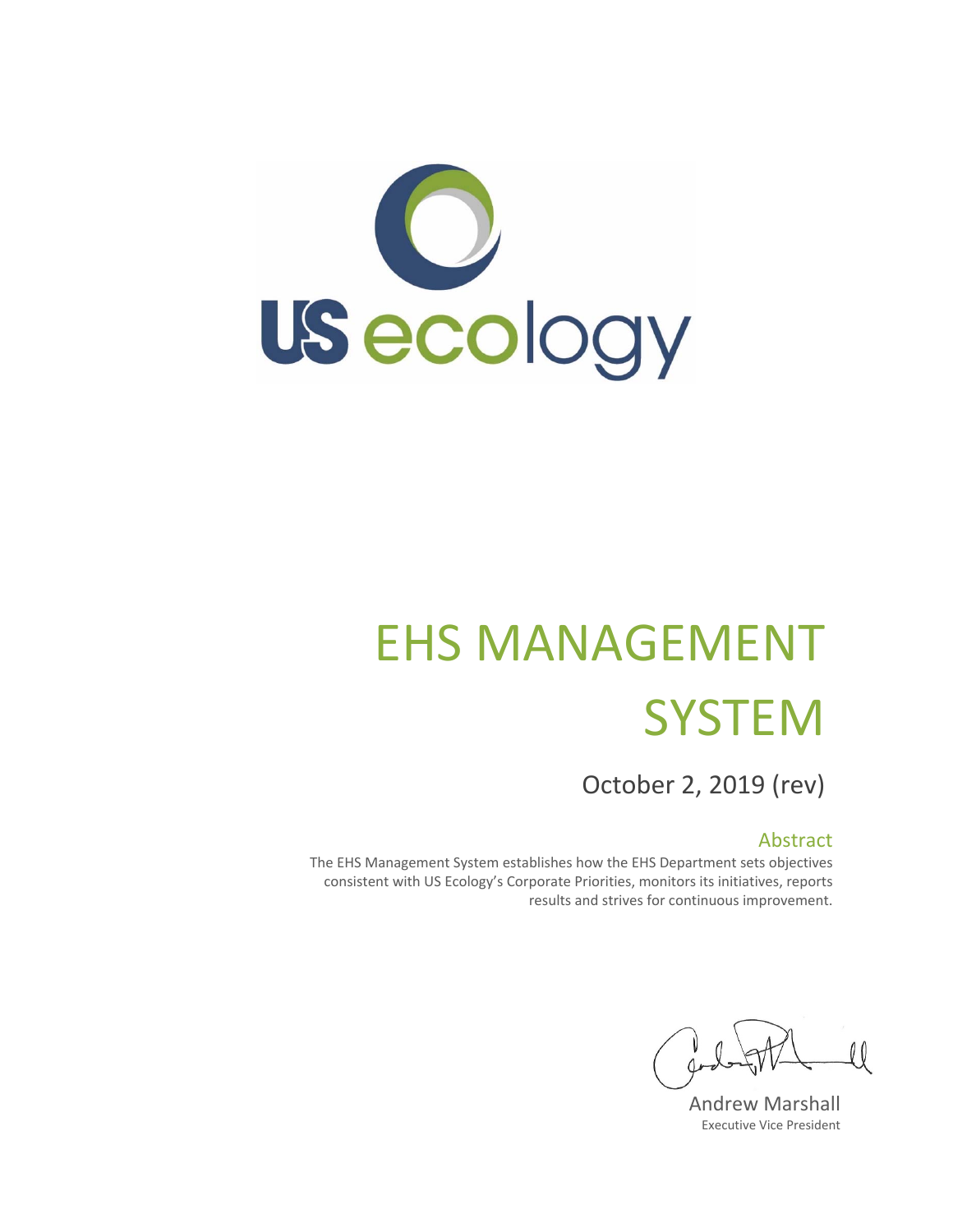# Table of Contents

| . 8 |
|-----|
|     |
|     |
|     |
|     |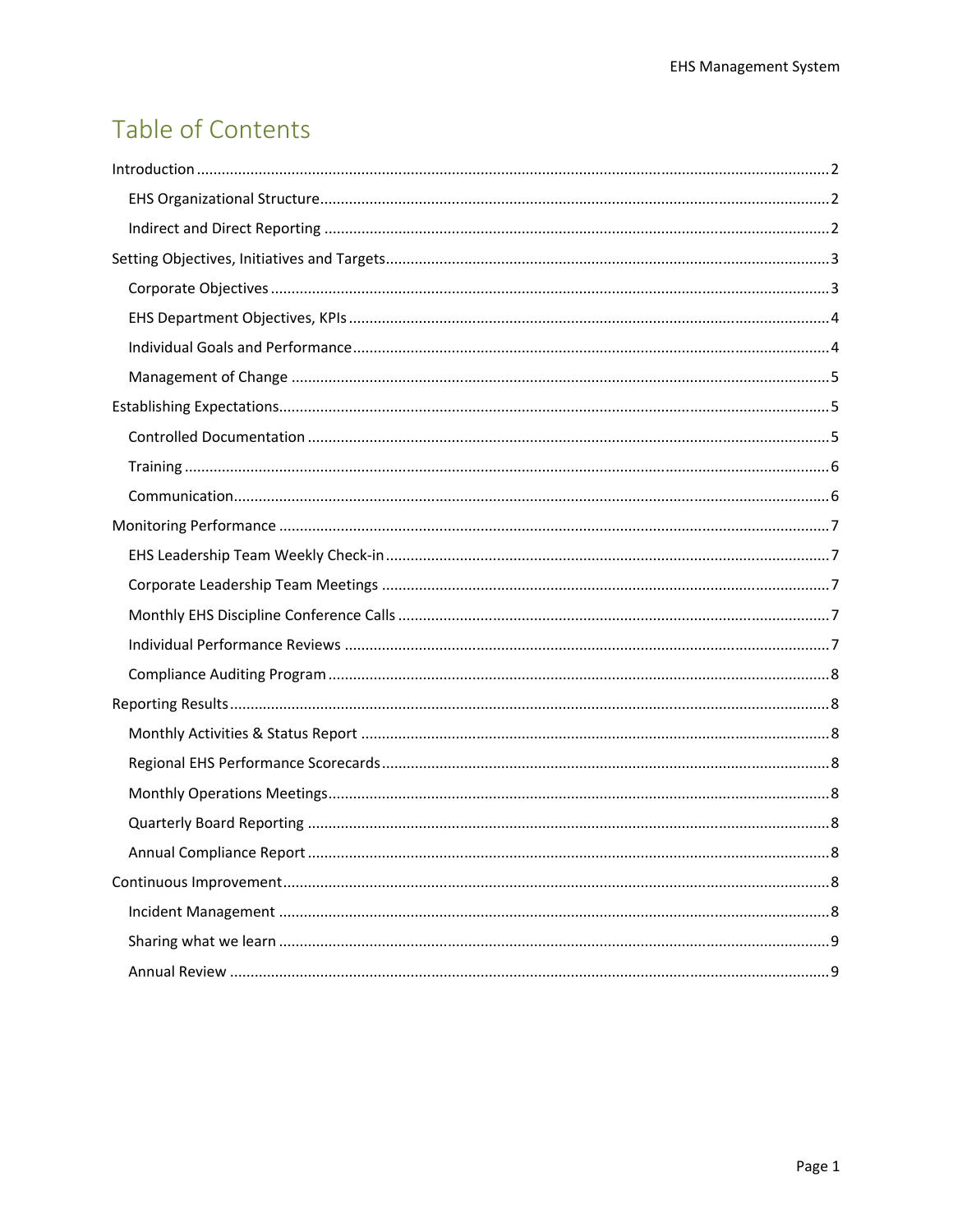# Introduction

US Ecology's management system defines the Company's business processes and controls for:

- 1. **Setting Objectives, Initiatives and Targets** for the Company and Facilities/business units,
- 2. **Establishing Expectations** to meet objectives, initiatives and targets through concise documentation of Policies and Procedures and effective communication**,**
- 3. **Monitoring Performance** towards achieving our Objectives and implementation of Policy and Procedures,
- 4. **Reporting Results** and performance, and
- 5. Identifying opportunities for C**ontinuous Improvement**.

US Ecology's Environmental, Health and Safety (EHS) management system defines the business processes and controls for the EHS department support functions and integrates into the control framework for US Ecology's management system. The EHS Management System follows the Plan‐Do‐Check‐Act cycle.

# EHS Organizational Structure

The EHS department includes the following operational support functions:

- Environmental compliance
- Health and safety
- Laboratory compliance
- Transportation compliance
- Waste approvals
- Risk management
- Governmental Affairs

The corporate EHS department is responsible for establishing the company's programs in each of these technical areas, as well as, providing technical support and independent oversight to ensure consistent and effective program implementation across the company. The corporate support function provides support to operations, standardizes program elements where appropriate, establishes program expectations, and monitors and validates compliance.

EHS Program implementation is decentralized and managed within operations. The general manager of each operation is accountable for implementing the EHS programs at their facility.

# Indirect and Direct Reporting

EHS discipline managers working within operations generally report directly to an operations manager and are a critical and important member of the operations leadership team.

Site EHS discipline managers may also have an indirect relationship with a program manager within each discipline (Environmental, Health and Safety, laboratory, transportation, or waste approvals). The program manager is the site EHS discipline manager's conduit for technical support and direction on how to manage complex situations and seek validation to ensure consistent program implementation across the organization. It is the EHS discipline manager's responsibility to communicate both directly with their

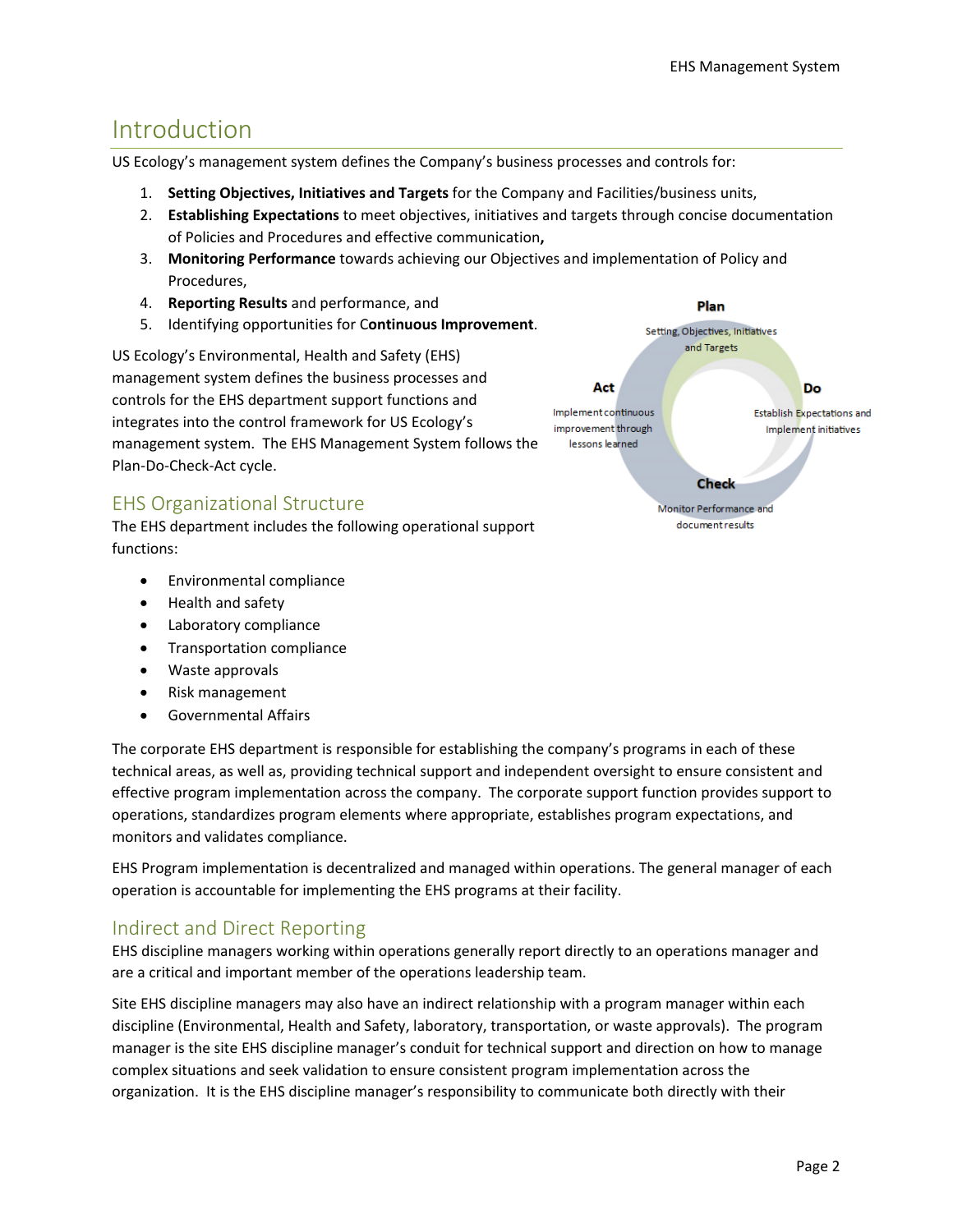supervisor and through their program manager regarding program challenges, compliance issues, incidents, or other non‐typical events. This dual information flow ensures that Operational managers as wells as the program managers are immediately well informed of challenges.

# Setting Objectives, Initiatives and Targets



# Corporate Objectives

Alignment between the Company's 5‐year Strategic Plan and individual performance is an important element in the Company's management system. The Company's Strategic Plan and Strategic Priorities provide the framework for EHS Department objectives, initiatives, and Key performance indicators (KPIs).

#### Enterprise Risk Identification

An Enterprise Risk Management (ERM) survey is conducted annually among senior managers within the company to assess the business risk that could be disruptive to the company's success. The survey seeks input on many internal and external threats to the Company and considers the current controls that exist with the company's management system that mitigate the threat or risk. The survey responses provide prioritization to specific risks or threats that are considered in the development and updating of the Company's Strategic Plan. The risk evaluation is considered in the development of the Company's Strategic Plan.



#### Strategic Plan

The Company's Strategic Plan is updated annually and establishes 5‐year organizational goals to drive organizational growth. The goals are balanced across Shareholder, Customer, People, Processes and Systems and take into account the risks or threats that could impede the Company's success.

Efficient Processes and effective systems combined with having engaged employees provides the base of our strategic plan. Satisfied and loyal customers through exceptional customer service will result in Shareholder value.

#### Initiatives and Targets

During the annual review of the Strategic Plan, one‐year goals are developed that will promote incremental success towards the 5‐year plan. In January, the leadership team reviews the Company's Strategic Plan and Strategic Initiatives with Company managers. Each Corporate department/business unit/support unit/facility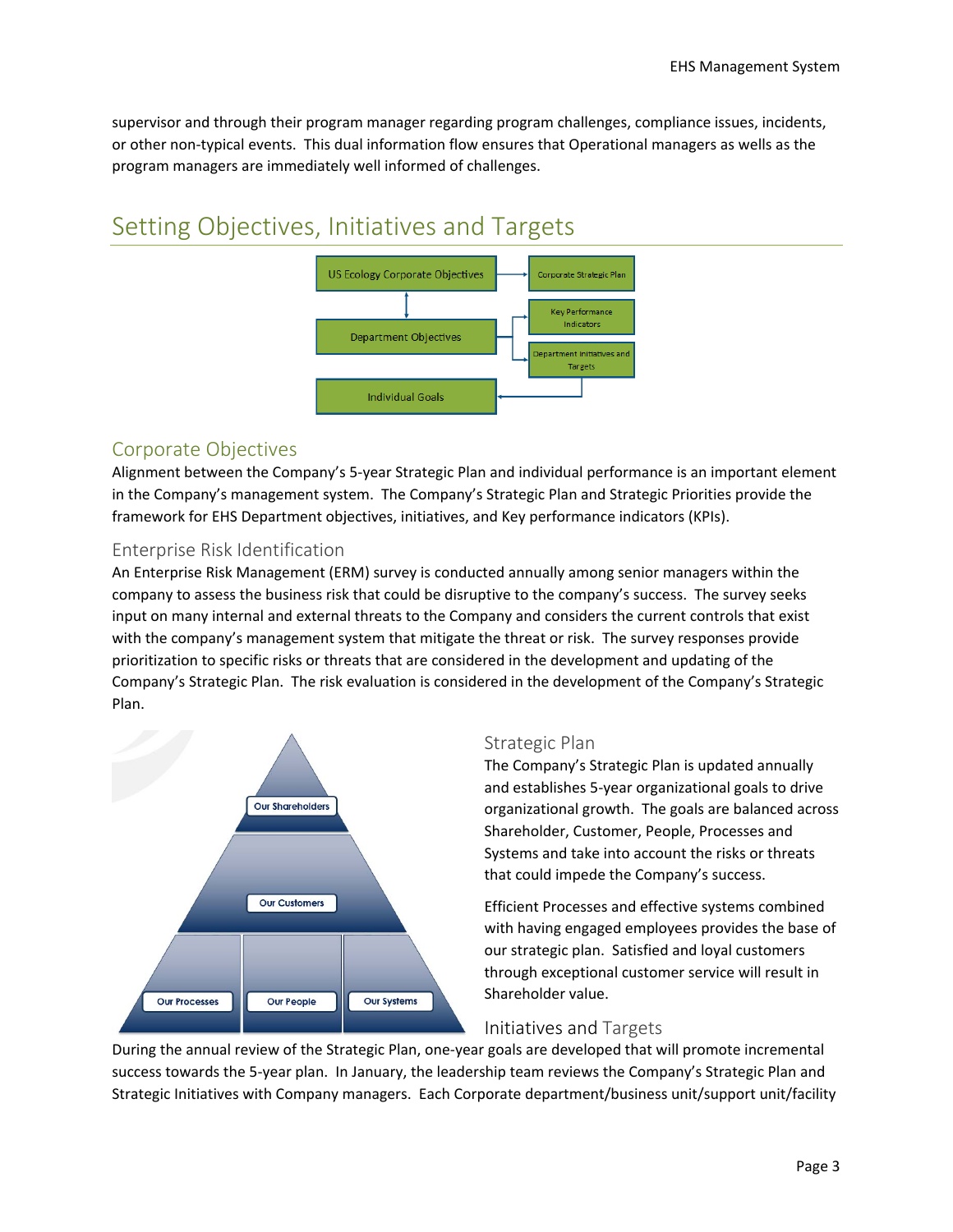builds on Corporate Objectives and Targets to establish more specific initiatives and targets in support of the plan.

# EHS Department Objectives, KPIs

#### Objectives

Every year, the EHS leadership team evaluates its 5‐year vision and updates as necessary to align with the Company's 5‐year Strategic Plan. The Objectives are identified for each of the EHS support functions.

#### Initiatives and KPIs

Key enterprise-wide EHS performance targets are established as part of the Corporate planning process. Each EHS support unit develops specific initiatives that contribute to meeting or exceeding the KPIs. Additional initiatives may be developed that drive incremental process improvements towards the 5‐year vision.

EHS KPIs may change annually; however, they generally include numerical targets for:

- Safety Incident Rates
- Environmental Compliance inspection performance
- DOT Roadside inspection performance
- Over the road accidents
- Compliance training completion
- Corrective action resolution
- Laboratory analytical proficiency
- Waste approval turnaround

#### EHS Risk Identification

As part of the development of the Initiatives and KPIs, the EHS leadership team will evaluate the risk factors that may threaten the successful achievement of established targets and completion of the initiatives. Additional initiatives may be necessary to mitigate implementation risk.

# Individual Goals and Performance

#### Management Incentive Program (MIP)

Managers determined to be instrumental in the success and accountability of our strategic plan participate in the Management Incentive Plan. The plan aligns the company performance in achieving the financial, Health and Safety, and compliance targets detailed in the strategic plan. It also identifies the specific individual goals that align with one or more of the Company's Strategic Initiatives. EHS MIP participants pull into their individual MIP goals the specific initiatives established for their support function.

#### Team Member Incentive Program (TIP)

The TIP incentivizes team members not participating in the MIP. Job Descriptions identify the tactical elements of everyone's job that are necessary for achieving Company goals. Effective tactical implementation of an individual's job, helps the department succeed in meeting its objectives. TIP participants receive mid-year and year-end reviews on the effectiveness of performing their job.

#### Performance Feedback for Indirect reports

It is strongly encouraged that operations managers coordinate and solicit feedback from program managers supporting their operations on the performance of their technical staff. Additionally, those supervising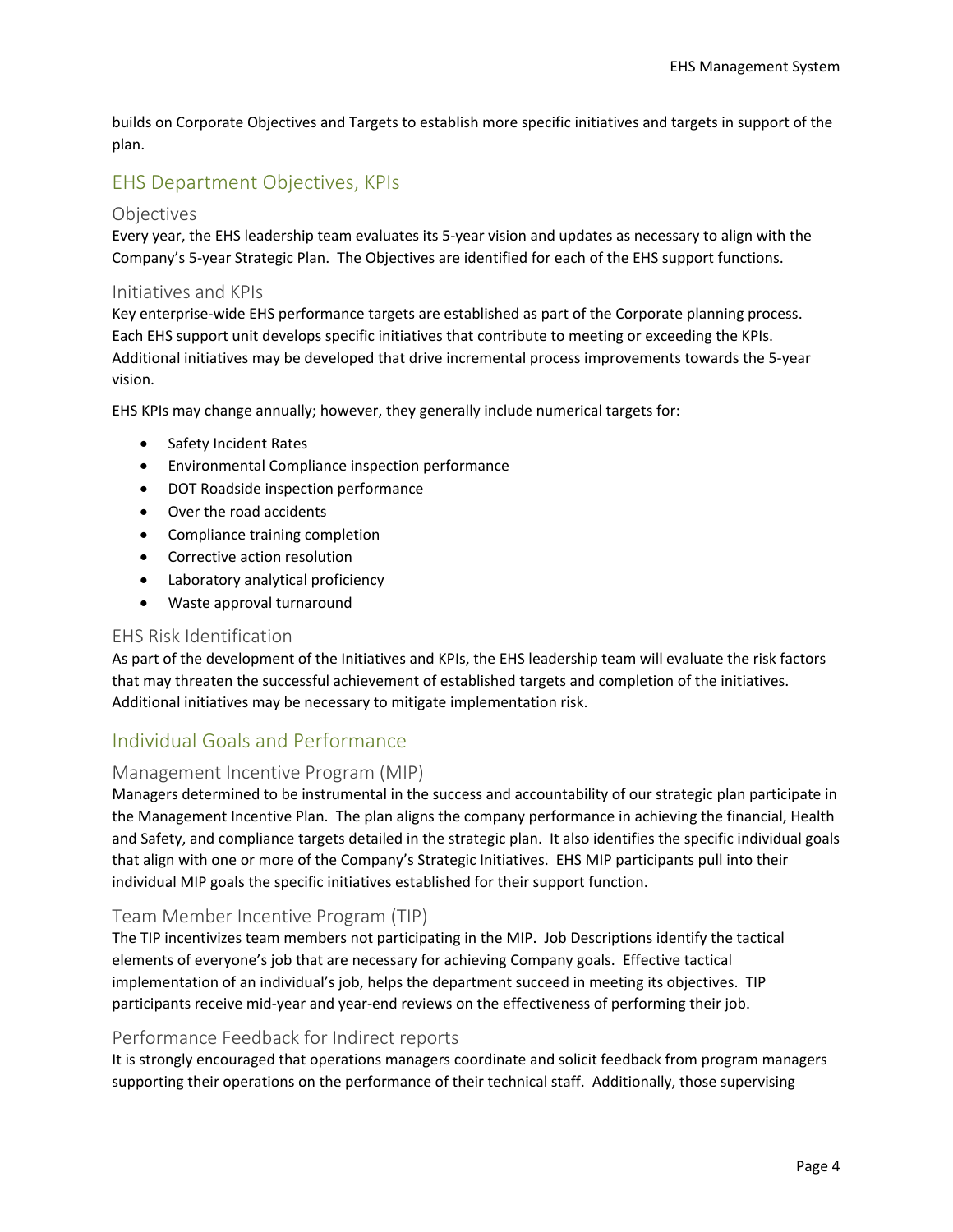corporate program managers should seek input from the operations managers and site technical staff on the performance of the program management staff.

# Management of Change

Managing change is critically important to maintain effective regulatory compliance programs across the Company. Change within the organization may include Capital projects, organizational changes, new or modified processes, and potentially maintenance related events. Changes that impact our process or facilities are reviewed comprehensively to determine the regulatory impacts in accordance with the Company's Management of Change Program.

# Establishing Expectations

# Controlled Documentation

#### Policies

Company policies have a direct impact on the development of EHS programs. All of the policy documents are approved and supported by US Ecology's CEO and provide a concise overview of the expectations of our employees. The Corporate Policy's establish specific employee EHS behavioral expectations, are reflective of the companies vision and values and are the foundation of all company programs.

*Company's position related to employee activities and employment related matters. A Policy establishes a standard or expectation for employment within the Company*

*POLICY: A written statement that reflects the* 

EHS also maintains the following corporate commitment statements, which are maintained similarly to our Policy's:

- Commitment to the Environment
- Commitment to Health and Safety

These documents frame US Ecology's commitment in each of these important areas and are used both internally and externally to communicate and reinforce how we demonstrate our commitment in these areas.

#### Programs

Each EHS support department has a document that defines how the program is implemented within US Ecology. The document establishes the decision‐making authority at a local level and those issues that require review at a corporate level. The programs define what processes are standardized across the organization requiring consistent/uniform implementation versus those that are developed and implemented in a site‐specific manner at the local level.

#### Procedure

Procedures provide in‐depth individual instruction to perform a task.

- Procedures may be created to support the implementation of a Program but are not required.
- Procedures can be developed and approved by managers within the organization responsible for the consistent implementation of a task.

*PROGRAM: A plan of action that clearly describes how business objectives are obtained. A Program details what work is to be done, why it is important, how it will be implemented and what resources will be used.* 

*PROCEDURE: A concise series of actions and best practices established to complete a task under standard conditions.*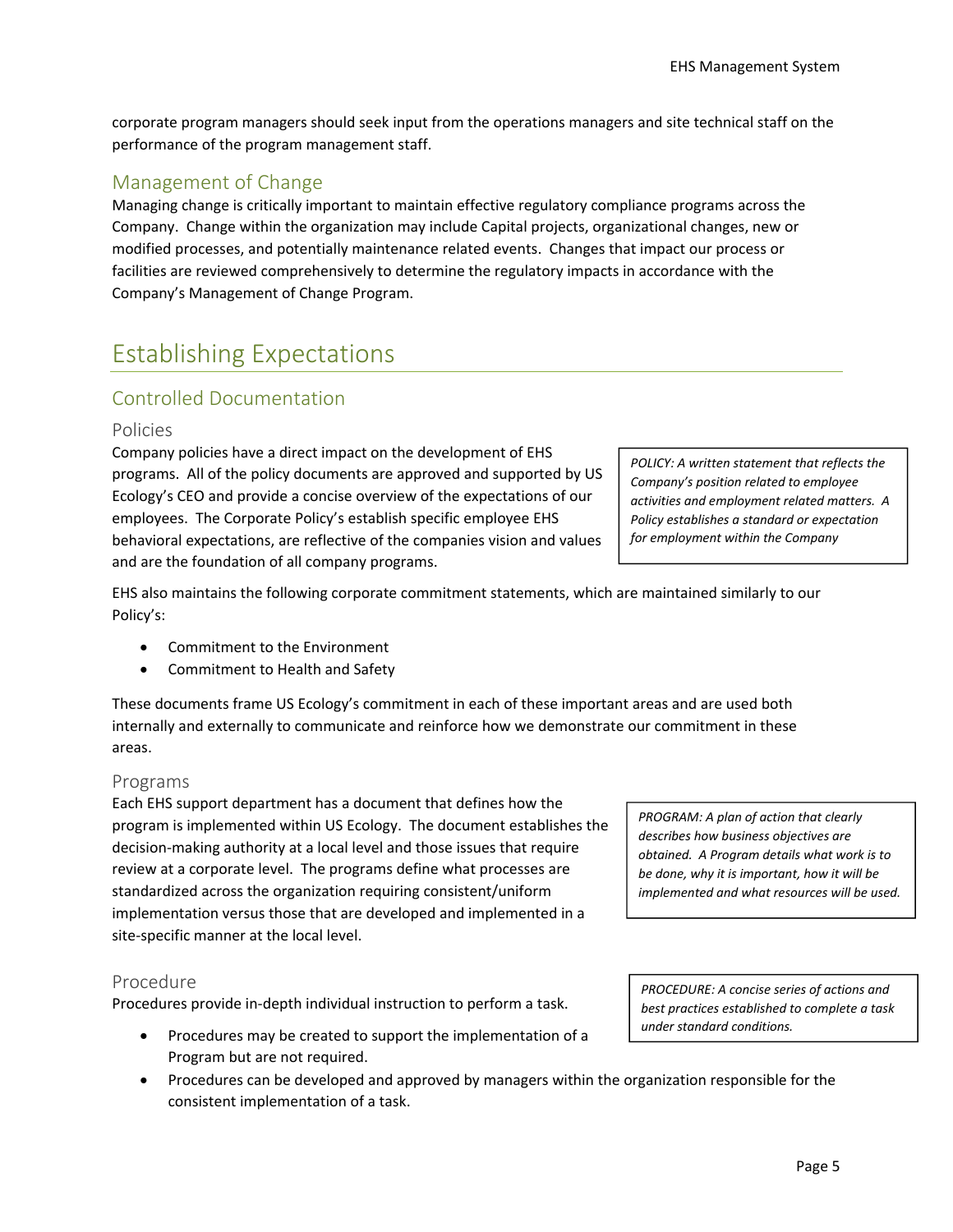#### Forms

- Forms typically support a Procedure and establish a consistent way to collect or disseminate information.
- Forms used for internal purposes can be developed and approved by managers within the organization responsible for the consistent implementation of a task.
- Forms used to contract with a third party must be approved by the Legal Department.

### Policy and Procedures Library

The OnBase Policy and Procedures Library (PPL) is the document management system where all Controlled Documents for the EHS management system are retained. Document owners are the Department managers within the organization that are developing the processes. Each leader of an EHS support function has the responsibility of keeping the documents under their ownership concise, current, and affective in achieving the goal of clearly communicating expectations. The executive responsible for the department/business unit or facility must reinforce the use of the PPL and validate the effectiveness of the respective processes. The content of each document is reviewed annually and updated as necessary.

All Company personnel will have read‐only access to all controlled documents in the system.

# **Training**

Employee training is critically important to the success of the Company's regulatory programs. US Ecology's objective is to help all employees understand not only what they need to do, but to create an understanding of why the procedures are necessary. Training is not only required to ensure consistent implementation of processes; it is also a regulatory requirement for which the Company must demonstrate compliance. Training is provided through a combination of classroom instruction and online resources. Facility EHS staff establish a training matrix to clearly identify what training is required for all positions and appropriate recordkeeping to document training participation. Online training resources are vetted, and access is provided to all company personnel.

# Communication

The EHS department generates information that is critical to the safe and compliant implementation of the company's mission. The processes for disseminating information are intended to differentiate information that is "need-to-know" from "good-to-know." "Need-to-Know" information is critical information that is necessary for operating safely and compliantly or necessary for team members to perform their job consistent with expectations. "Good‐to‐Know" information is helpful, but not necessarily critical for team members in the day‐to‐day performance of their job.

#### Distributing Information

*Need‐to‐Know* information is communicated across the Company or to a subset of team members. *Need‐to‐ Know* information has an EHS sponsor that determines who in the organization needs to receive the information and prepares the necessary training or informational materials that will aid managers in the consistent and accurate messaging of the information. The sponsor is responsible for developing a Communication Plan detailing how the information should be distributed through the Chain of Command. The sponsor is also responsible for developing a method by which a recipient of information will acknowledge receipt; if acknowledgment is deemed necessary.

The sponsor will define the specific distribution requirements through the appropriate chain of command. The Communication Plan defines:

*FORMS: A formatted document with blank fields or placeholders, in which to write data or select content.*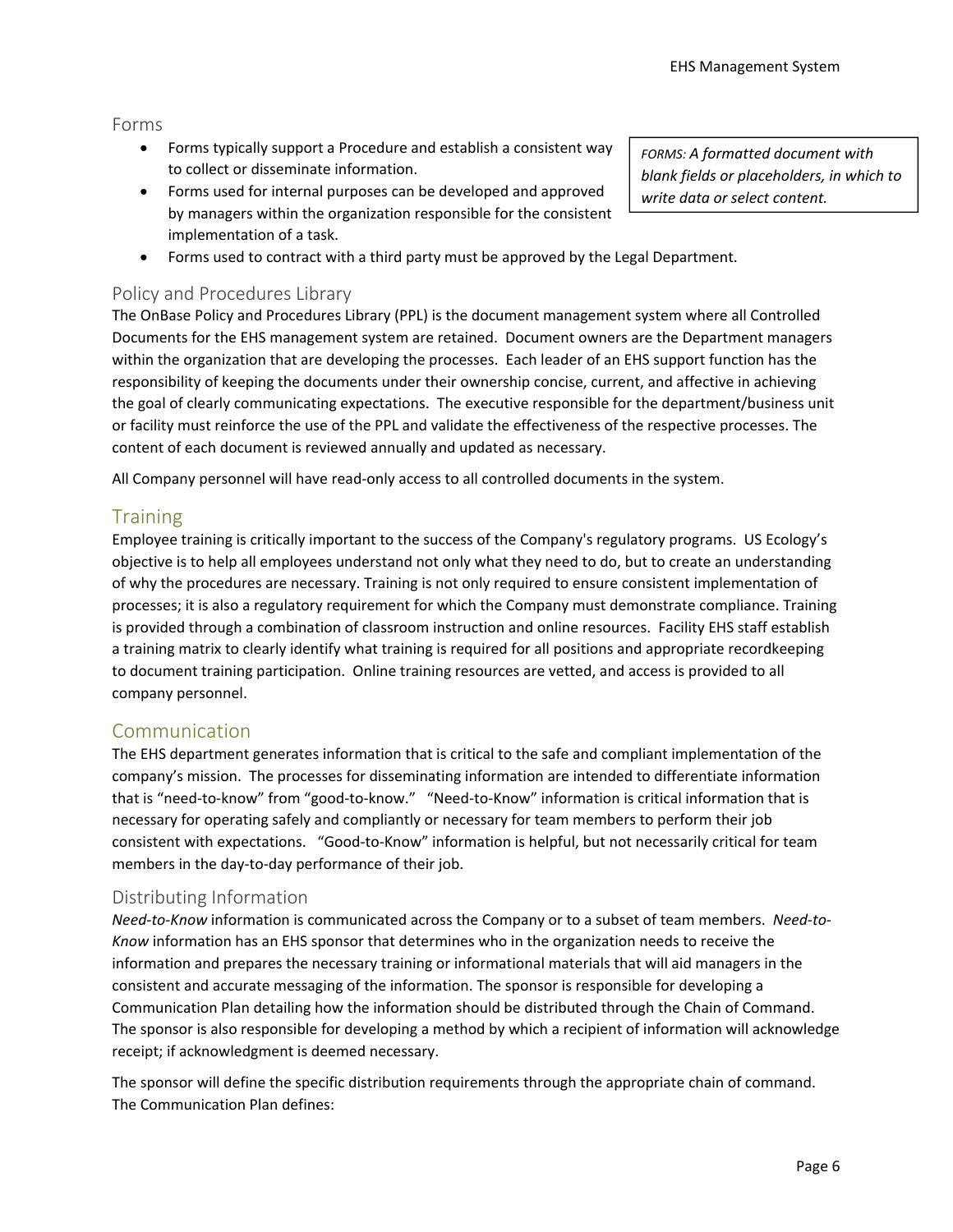- 1) *who* needs to know and identifies appropriate attachments and training material necessary for successful communication,
- 2) *why* the information is important or why changes are necessary,
- 3) *how* and *when* the information should be communicated, and
- 4) *where* to access the information for later reference.

### Company‐Wide Email Communications

Team members may receive company-wide communication through emails from Safety360@usecology.com. The email address is used for distributing *Good‐to‐Know* environmental Health and Safety information and promoting a safe work environment at US Ecology

#### Intra‐Company Social Media

The manager of each EHS support function maintains a Yammer social media site to distribute "Good‐to‐ Know" information and encourage collaboration and dialog across the EHS support functions. All the Yammer groups are available to all US Ecology Team Members and moderated by the VP, Director, or Manager responsible for the respective corporate support function.

# Monitoring Performance

Performance in achieving EHS KPI's is reviewed at least monthly. Whereas, review of progress towards the initiatives established to positively impact KPI's are reviewed weekly. Incidents or critical process failures are reported immediately through the chain of command.

# EHS Leadership Team Weekly Check‐in

The EHS leadership team prioritizes its initiatives to identify the top 10‐15 most critical priorities. Weekly Check‐in meetings are held to discuss obstacles or challenges for completion of initiatives. The priorities may change throughout the year, and as initiatives are completed, the next highest priority initiative is added to the weekly updates. During the check‐in, the team discusses events that may contribute positively or negatively towards achieving KPIs.

# Corporate Leadership Team Meetings

US Ecology's leadership team meets weekly to discuss obstacles or challenges in completing company initiatives. The Company's most critical priorities may include EHS initiatives. For these initiatives, challenges discussed during the EHS leadership team meetings may be raised by the EVP of Regulatory Compliance, Health and Safety for discussion with the Company's senior leadership team.

# Monthly EHS Discipline Conference Calls

Monthly conference calls are hosted by support function leaders to facilitate interaction and discussion between discipline professionals. The calls review performance towards initiatives and KPI's, discuss incidents or challenges towards achieving corporate objectives and encourage sharing of experience.

# Individual Performance Reviews

US Ecology's Human Resources Department has established a process in which Individual performance is discussed between employees and supervisors twice a year. Supervisors provide feedback on progress towards achieving goals, effectiveness of leadership and demonstration of company values.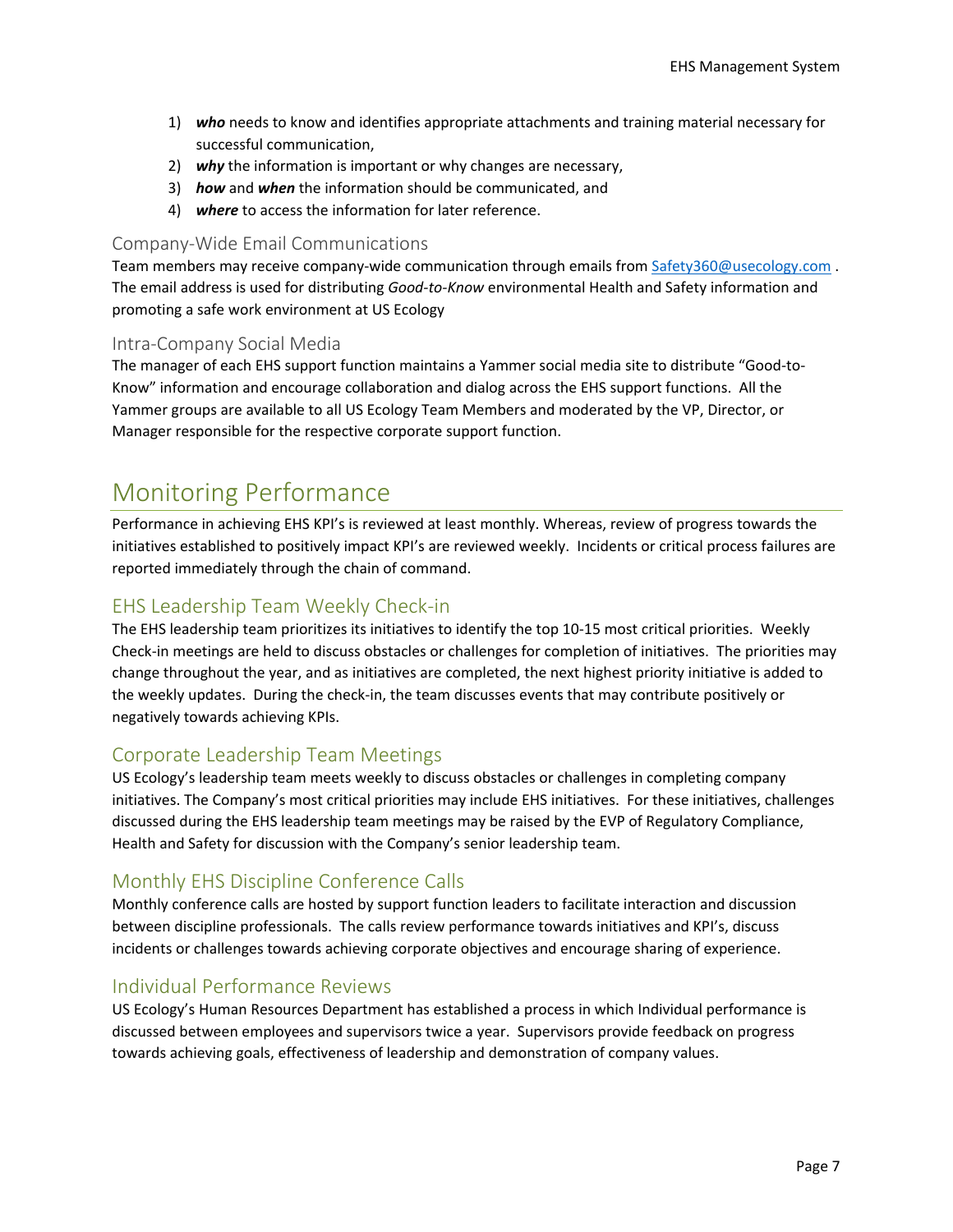# Compliance Auditing Program

The EHS department is responsible for validating compliance and program effectiveness. An audit program focuses on areas of greatest compliance risk and evaluates regulatory compliance with state and federal regulations as well as company expectations. The program details are in the Regulatory Compliance Program Document.

# Reporting Results

# Monthly Activities & Status Report

The Corporate EHS support department produces a monthly activities and status report summarizing company performance towards KPI's. The report also includes an update on incidents, initiatives, and critical EHS activities. The report is distributed to the Executive Leadership Team, EHS team members, operational leaders and US Ecology's Board of Directors.

# Regional EHS Performance Scorecards

A monthly summary report for each operating region presenting the EHS year-to-date KPI's compared to goal is presented to the Chief Operating Officer and the regional operational VP. The report provides a snapshot of the EHS performance of the facilities within each region and how they are contributing to the corporate EHS goals.

# Monthly Operations Meetings

Operation teams hold monthly meetings to discuss operational challenges within a business unit, facility or operating region. Participation from the EHS staff responsible for supporting and advising the operations is strongly encouraged and discussion of EHS performance challenges are placed on the meeting agenda.

# Quarterly Board Reporting

A report is presented quarterly to US Ecology's Board of Directors on progress towards EHS Objectives and Targets. Also presented is the status of critical initiatives and potentially material enforcement or compliance concerns.

# Annual Compliance Report

On an annual basis and before the end of February each year, a comprehensive Facility Compliance Report is produced for the Executive Leadership Team and the Board of Directors. There is a consolidation of the [monthly\quarterly] compliance reports that have been distributed throughout the previous year. It will expand to include a Summary section by the Executive Vice President of Regulatory Compliance & Safety. The summary will be an overall assessment of environmental health & safety across the organization and a synopsis of any problem areas that occurred in the previous year.

# Continuous Improvement

#### Incident Management

Analysis of incidents and experience within the company provides the greatest opportunity for continuous improvement. Incidents are reported, investigated, and appropriate corrective actions are identified and